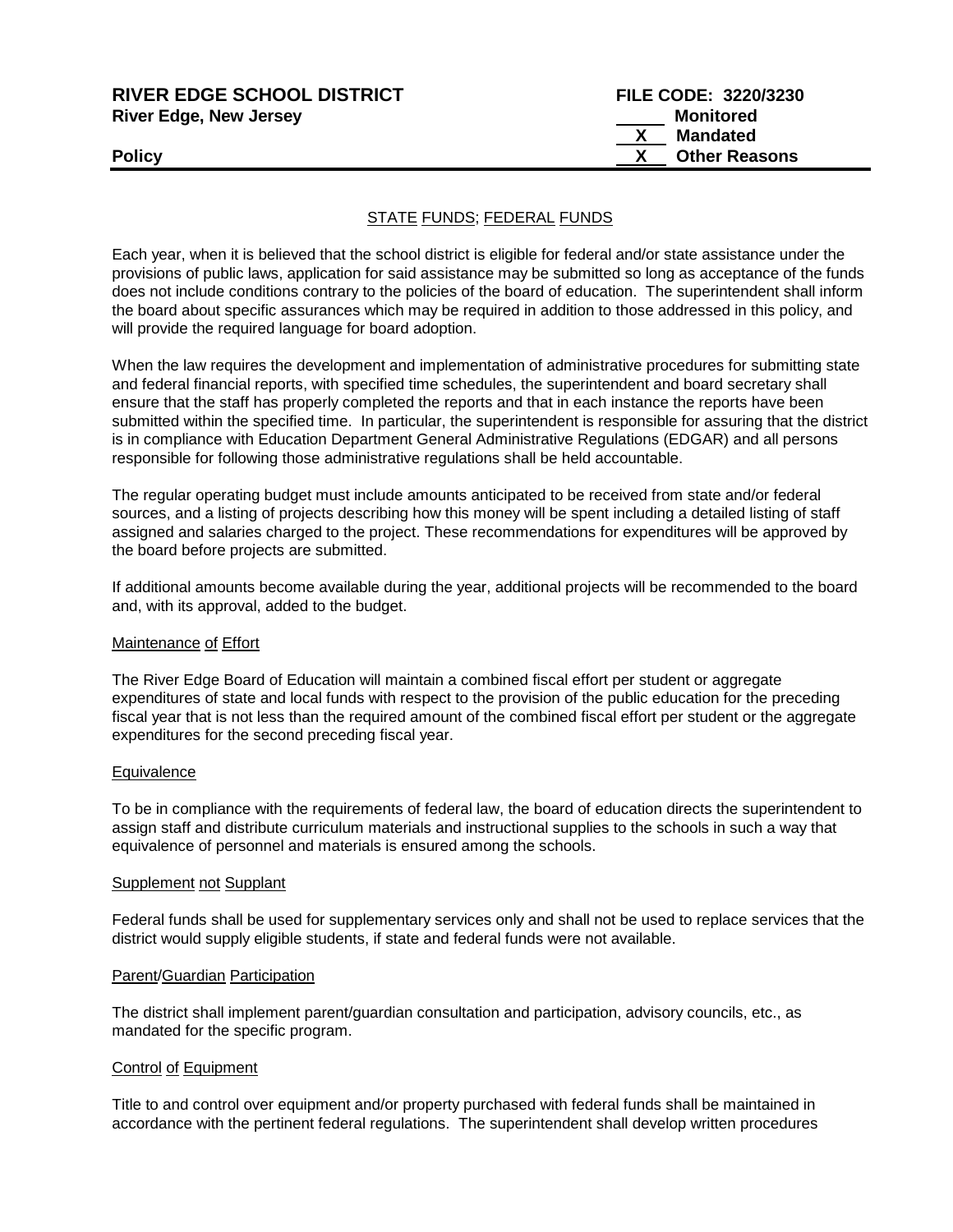## STATE FUNDS; FEDERAL FUNDS (continued)

outlining federal ownership and district use, loan, loss and disposal of such equipment/property.

### Special Education Medicaid Initiative (SEMI) Program

The superintendent or designee shall ensure that the district follows all required procedures to maximize its revenue from reimbursements under the Special Education Medicaid Initiative (SEMI) Program. This program allows the district to recover a portion of the cost of certain health-related services considered medically necessary in a student's Individualized Education Program (IEP), including evaluation services, physical, occupational and speech therapy, and specialized transportation services.

Procedures to be followed are included in the SEMI Provider Handbook, found at [http://www.state.nj.us/treasury/administration/semi-mac/semi-mac.htm.](http://www.state.nj.us/treasury/administration/semi-mac/semi-mac.htm) These procedures include maximizing the return rate of parental consent forms for all SEMI eligible students.

In accord with the Family Education Rights and Privacy Act (FERPA), the district shall obtain the parent/ guardian's informed written consent prior to any disclosures of personally identifiable information from education records, including health information, to the Medicaid program for Medicaid claim submission.

All supporting documentation for Medicaid claims shall be maintained on file and available for state or federal audit for at least seven years from the date of service. Records shall fully document the basis upon which claims for reimbursement are made.

## Reimbursement Requests

When the district is a subgrantee of grants awarded by the Federal government to the State of New Jersey, the district shall submit reimbursement requests using the Electronic Web-Enabled Grant (EWEG) System. Expenditures must be supported by documentation at the subgrantee level. Documentation for salary expenditures will be according to the applicable federal circular. Expenditures must be for allowable costs. Expenditures must be related to the subgrantee's cost objectives. Expenditures will be reviewed to determine that:

- A. Adequate description of expenditures is provided;
- B. No new budget category is created; and
- C. Reimbursement does not exceed the allowable threshold for an amendment as a result of cumulative transfers among expenditure categories.

Reimbursement requests will be certified by the board as being in accordance with approved grant applications. EWEG reimbursement requests will meet NJDOE timelines and deadlines. The district shall assume all responsibility for assuring that all funds requested through the EWEG system either have already been expended, or will be expended according the requirements of the Cash Management Improvement Act of 1990 (CMIA) and other applicable federal regulations.

### Financial Fraud and Theft Prevention

All employees, board members, consultants, vendors, contractors and other parties maintaining a business relationship with the district shall act with integrity and due diligence in matters involving state grants, federal grants, and other fiscal resources.

The superintendent shall be responsible for developing internal controls designed to prevent and detect fraud, financial impropriety or fiscal irregularities within the district. Every member of the district's administrative team shall be alert for any indication of fraud, financial impropriety or irregularity within his/her areas of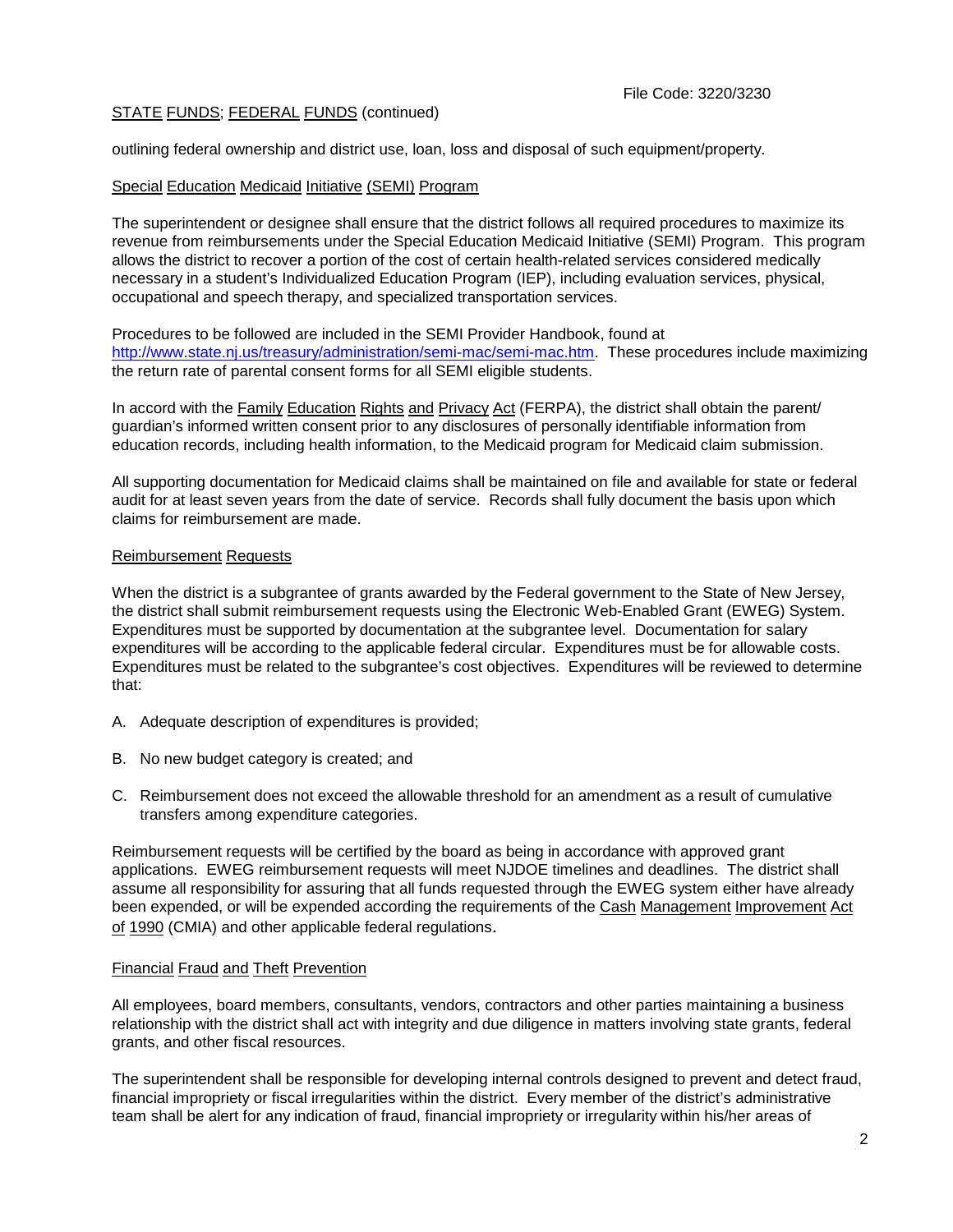# STATE FUNDS; FEDERAL FUNDS (continued)

responsibility.

As used in this policy, "fraud" refers to intentionally misrepresenting, concealing or misusing information in an attempt to commit fiscal wrongdoing. Fraudulent actions include, but are not limited to:

- A. Behaving in a dishonest or false manner in relation to district assets, including theft of funds, securities, supplies or other properties;
- B. Forging or altering financial documents or accounts illegally or without proper authorization;
- C. Improper handling or reporting of financial transactions;
- D. Personally profiting as a result of insider knowledge;
- E. Disregarding confidentiality safeguards concerning financial information;
- F. Violating board conflict of interest policies;
- G. Mishandling financial records of district assets (destroying, removing or misusing).

The superintendent shall investigate reports of fraudulent activity in a manner that protects the confidentiality of the parties and the facts. All employees involved in the investigation shall be advised to keep information about the investigation confidential.

In the event the concern or complaint involves the superintendent, the concern shall be brought to the attention of the board president who is hereby empowered to contact the board's legal counsel, auditing firm and any other agency to investigate the concern or complaint.

| Adopted:             | May 29, 1991                                                     |
|----------------------|------------------------------------------------------------------|
| Revised:             | Legal Update January 7, 2004, September 24, 2008, March 23, 2011 |
| NJSBA Review/Update: | August 2017                                                      |
| Readopted:           | November 1, 2017                                                 |

### Key Words

State Funds, Federal Funds, Disposal of Equipment, State/Federal Funds

| <b>Legal References:</b> | N.J.S.A. 18A:7F-43 et seq. | School Funding Reform Act of 2008                                                                |
|--------------------------|----------------------------|--------------------------------------------------------------------------------------------------|
|                          | N.J.S.A. 18A:7G-1          |                                                                                                  |
|                          | through $-44$ et al.       | <b>Educational Facilities Construction and Financing</b><br>Act                                  |
|                          | N.J.S.A. 18A:11-1          | General mandatory powers and duties                                                              |
|                          | N.J.S.A. 18A:34-1          | Textbooks; selection; furnished free with supplies;<br>appropriations                            |
|                          | N.J.S.A. 18A:38-7.7        | Legislative findings and declarations (regarding                                                 |
| through $-7.14$          |                            | impact aid)                                                                                      |
|                          | N.J.S.A. 18A:54-20         | Powers of board (county vocational schools)                                                      |
|                          | N.J.S.A. 18A:58-7.1        | School lunch program                                                                             |
|                          | N.J.S.A. 18A:58-7.2        | School lunch program; additional state aid                                                       |
|                          | N.J.S.A. 18A:58-11         | Emergency aid                                                                                    |
|                          | N.J.S.A. 18A:58-11.1       | Loss of tuition to district due to establishment of<br>regional district; state aid for one year |
|                          | N.J.S.A. 18A:58-33.6       |                                                                                                  |